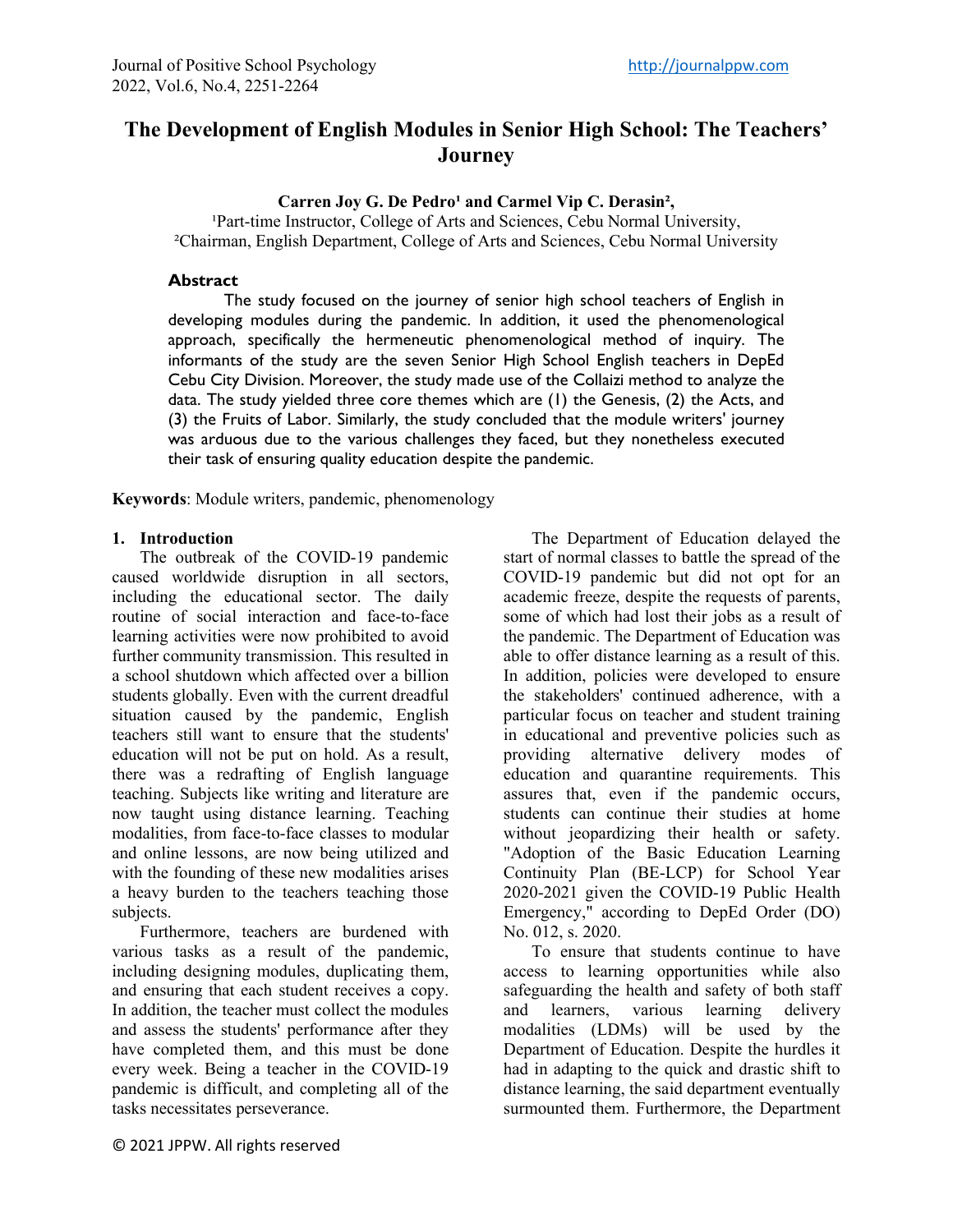of Education recommended using online learning as well as modular learning as a way of distance learning in both private and public institutions.

According to Ali et al. (2010), a learning module is a collection of learning opportunities. It is organized around a comprehensible topic and incorporates specific objectives, aspects of instruction, teaching-learning activities, and an evaluation based on criteria. Because each learner paces his or her own learning according to his or her own needs and abilities, they are effectively self-sufficient, self-instructional products. A learning module might be a sole content topic or a collection of content topics that make up a distinct subject matter unit. Additionally, students are given self-learning courses during the pandemic (SLMs). The SLMs are distributed to the learners' parents or guardians. Students are given a set amount of time to complete the activities. The activity sheets must be presented to the teachers or picked up at a specified retrieval area when the allotted time for responding to the SLMs has passed.

After completing the first set of SLMs, students will be handed additional activity sheets. This configuration will ensure that, despite the threat of the coronavirus, pupils' education will not be jeopardized (Magsambol, 2020). Similarly, Olivo (2021) stated that teaching in the new normal is difficult. Teachers have spent sleepless nights printing the modules for distribution to the students' homes, which is a sacrifice. In today's new normal, these modules are critical teaching tools, therefore teachers ensure that these printed materials will meet the needs of their pupils even if they are not present.

As attested by the researcher's personal experiences, teaching in the traditional classroom setup is already tricky given that the students are at a different pace of learning, and things even became worse with the threat of the COVID-19 pandemic. Additional researches were conducted on the effectiveness of the modules as a pivotal instructional material in today's new standard of learning. However, fewer to no studies were achieved regarding teachers' experiences who were tasked to be module writers. Likewise, frameworks and works of literature in module writing are still

unavailable to guide teachers in developing modules for their students. Furthermore, many students and parents complain about the quality of the module being used, even becoming viral on social media.

In line with these views, the researcher, being an English teacher, is determined to explore the experiences of English teachers tasked to write modules in the Senior High School Department and address the gaps in knowledge regarding the teacher's journey in developing the modules used by their students. This paper aims to share with the community the teachers' sacrifices to guarantee that students can still access Education despite this difficult time.

# **Review of Related Literature**

The following literature and study have a direct and indirect bearing on the current study. Moreover, the literature and studies are categorized into English language teaching and module writing, the transition from face-to-face to remote learning, experiences of teachers in the pandemic, flexible learning modalities, and Dep –Ed memorandum.

### **English Language Teaching and Module Writing**

It is obvious that English has evolved into a lingua franca that allows speakers of different first languages to communicate (Seidlhofer, 2005). (Brumfit, 2004). According to Kirkpatrick (2011), the number of colleges that utilize English as a medium of teaching has expanded in tandem with English's changing status as an international language. Furthermore, the K–12 English Curriculum was created in response to pupils' low performance in various areas. It is based on the idea that language, thinking, and learning are all intertwined, and that language is the bedrock of all human interactions. Its ultimate purpose is to produce multiliterate and communicatively competent pupils capable of competing in today's highly competitive economy (Department of Education, 2016).

Additionally, the new k12 English curriculum is less congested than previous English curricula because students are no longer required to master the least learning standards and competencies in ten years; instead, those are taken in twelve. Students study less learning abilities annually in a 12-year primary school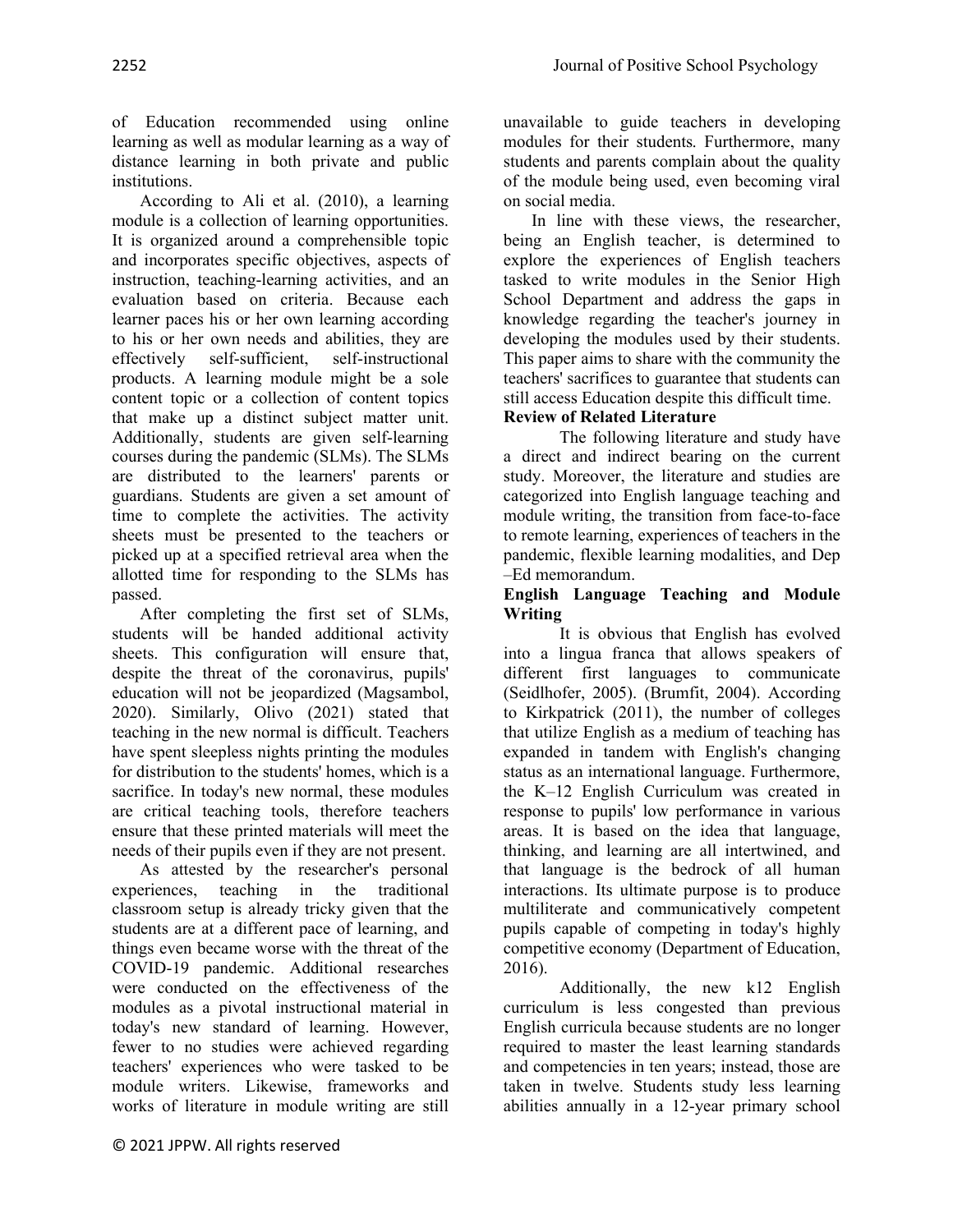curriculum. Meanwhile, increasingly sophisticated English courses are offered as core subjects in senior high school.

In addition, one excellent component of the present English curriculum is the establishment of multiple requirements that students at all levels must meet. These criteria, on the other hand, fail to adequately represent the advancement of 21st-century qualities like innovative thinking, technological literacy, effective communication, and high productivity. These standards are solely concerned with strengthening language abilities and comprehension of literature in order to obtain a better understanding of Philippine culture as well as other cultures throughout the world. This illustrates that effective communication is an important part of 21st-century skills (Barrot, 2018). Along with these developments, the English curriculum is being evaluated and modified in order to take the initiative in developing a population of English-speaking talent. For a variety of reasons, several textbook authors and educators have stated that they are having difficulty adopting the new English curriculum. Teachers, for example, remarked that they were unsure how-to re-plan their classes in light of the curriculum changes.

Some authors claimed it was difficult to incorporate the required weekly competencies into a single condensed and coherent lesson when it came to textbook authoring. One reason for these challenges is a degree of uncertainty and accuracy in the curriculum. Teachers must understand the curriculum's underlying principles and significance for instructional strategies, as well as the pedagogical approaches it promotes before they can successfully implement it (Rahman, 2014) (Wang et al., 2008). As a result, the new English curriculum must be succinct, explicit, and consistent, as well as adhere to well-established pedagogical concepts like 21st-century learning. Whereas transparency, specificity, consistency, and adherence to 21st-century language learning principles are important elements of effective curriculum implementation, they may not be enough to improve language instruction.

During the COVID-19 pandemic, several modifications were made in the field of education to help contain the disease's spread.

Reynolds (2020) further stated that the pandemic's impacts are sweeping the globe, affecting billions of pupils whose schools have been closed, leaving them, their families, and teachers in disbelief. For some, online learning is a major loss, while for others, it is a challenge, with many issues with online networks, psychosocial well-being, and motivation. These issues lead to a potentially catastrophic vacuum in school-based demand planning and alternative management throughout the broader education sector. In addition, Measures were created to guarantee that stakeholders maintained to follow instructional and preventive policies aimed primarily at teachers and students, such as the availability of alternative delivery modalities of education and quarantine regulations. the year 2020 (Department of Education).

In their classes, English teachers were forced to employ a distance learning strategy. They were using the synchronous or asynchronous way of communication. The modular learning technique is the most popular, in which teachers create their own modules and distribute them to their pupils. One of the most extensively utilized and well-known teachinglearning approaches in the world is modular teaching. Modular Education is employed in almost every subject, including biological sciences, political science, and information science. Modules are used to teach a variety of subjects. Modular learning is also a fairly novel concept based on the eminent phenomenon of virtual learning (Sejpal, 2013).

In connection, modules are comparable to self-instructional module bundles in that each student paces their learning according to their individual needs and skills. A module is a distinct subject matter unit that includes one content component or a group of content features. It serves as a training technique focusing on the discrete development of skills and information, as well as a virtually selfcontained unit of work in the course of training. (Taneja, 1989). Similarly, it is a compilation of educational activities centered on a distinct subject that comprises educational fundamentals, teaching-learning activities, specified objectives, and criterion-referenced assessments for evaluation. (1988, UNESCO).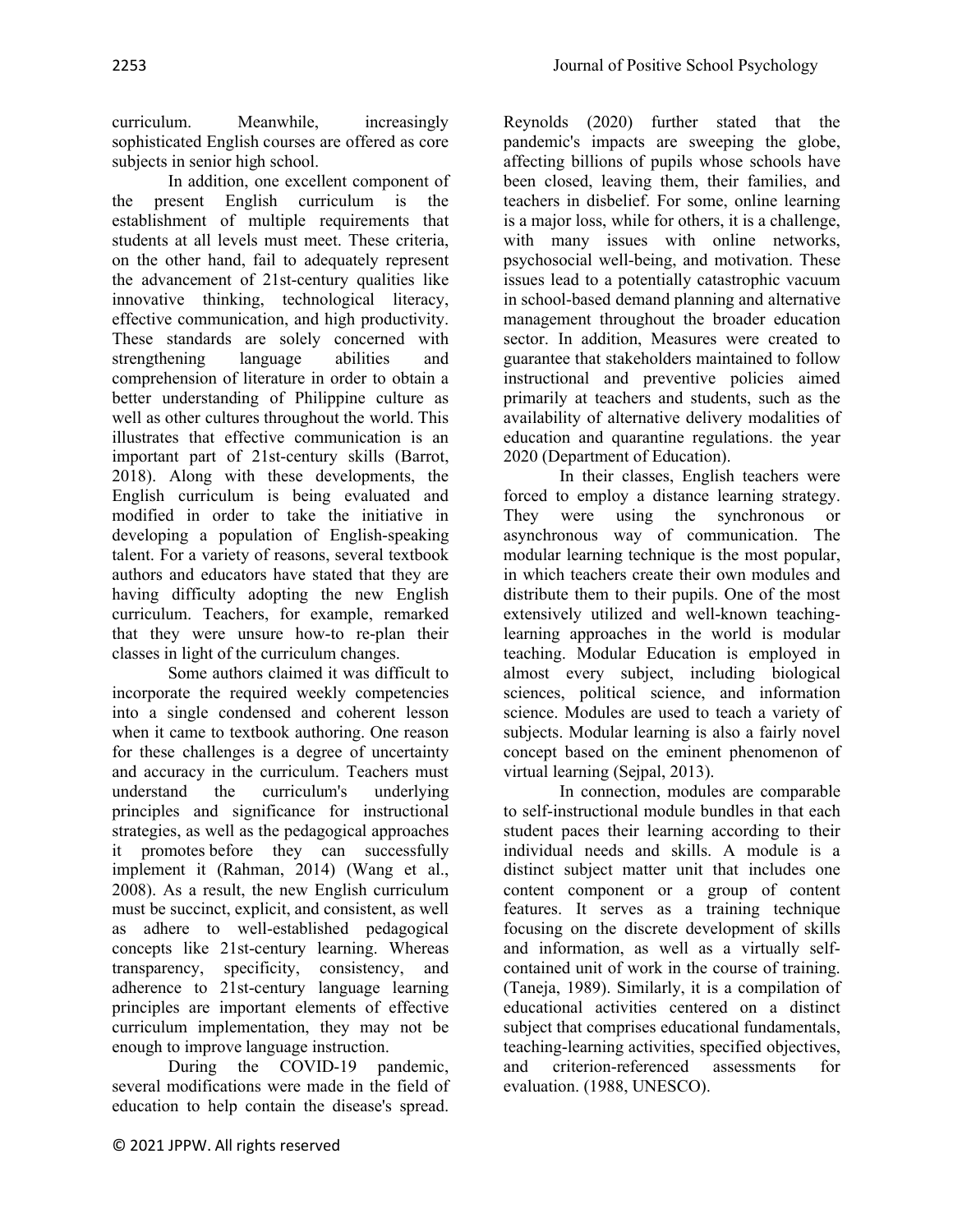Additionally, while the majority of learning module packages are totally customizable, group experiences can be included. The primary motivation for incorporating modules into the teaching-learning process is to aid in the resolution of critical educational difficulties. This is primarily due to the fact that they fit the essential prerequisites for efficient learning and may be applied in a variety of ways. Individual differences are considered, and students can work at their own pace (Ali, Ghazi, Khan, Hussain & Faitma, 2010). According to Loughran and Berry (2000), people learned best through their own time because listening isn't learning and telling isn't teaching. However, learning and then communicating ideas is a two-step process. As a result, the most successful strategy is selflearning.

The present study discovered the experiences of English teachers in senior high school on the development of the modules. It will shed light on the different challenges' teachers encounter in developing the modules they use for their students in the new normal.

# **The transition from face to face to remote learning**

Notably, in educational contexts, the severity of COVID-19 has resulted in the closure of tens of thousands of schools worldwide. Based on the confirmed cases, the COVID-19 pandemic had a severe impact on some schools in the Philippines. The country chose for online learning right away. Some teachers recorded and uploaded their classes to the internet for pupils to view. Some teachers (Fox, 2007) were even more creative, using Google Classrooms, WebQuest, and other online resources, but the vast majority of teachers are unprepared to deal with online learning. The truth is that after three days, many private and public higher education institutions in the Philippines are still unable to deploy this online system (Toquero, 2020).

In addition, the pandemic has disrupted all school activities and imposed a lockdown across the country. All of the institutions were closed, with all academic activities halted and several trials for the stakeholders (Jena, 2020). Bakalar (2018) also mentioned a number of issues, including the lack of school infrastructure, such as Internet networks, that all

schools previously lacked, particularly in rural areas, as well as the high cost of obtaining pricey data packages. In a similar vein, Reynolds (2020) stated that the pandemic impacts are sweeping the globe and have impacted billions of pupils whose schools have been closed, leaving them, their families, and teachers in amazement. For some, online learning is a tremendous loss, while for others, it is a difficulty, with many issues with online networks, as well as psychosocial well-being and motivation. These issues hint to a potentially dangerous gap in school-based demand planning and alternative management within a more complete education sector preparation strategy.

Furthermore, the school's numerous endeavors, such as admission, examinations, entrance tests, and school examinations, have been postponed. Many entrance exams for higher education were canceled, creating a significant challenge in the life of a student seeking admission to a higher education institution. The most difficult part was having to go through the teaching-learning process while students, instructors, and staff were no longer physically present. Similarly, the majority of external exams have been rescheduled, and nearly all internal evaluations have been canceled. The deletion of reviews has a negative impact on pupils' ability to learn. Many schools have been employing various digital solutions to manage internal exams in an online fashion. Nonetheless, the deferral of external evaluations has a direct impact on students' educational and occupational futures. Because they are locked in the same grade/class without promotion, this uncertainty has caused anxiety among students (Jena, 2020).

Jenna (2020) also stated that the COVID-19 has both unfavorable and beneficial research implications. Taking the contrary viewpoint has made it impossible for researchers to travel and collaborate with others across the country and around the world. Some collaborative study or project work is made more difficult to finish. Some scientific laboratory tests and research projects were unable to be completed. On the plus side, academicians now have more time to strengthen their theoretical studies. Teachers improved their research by becoming more familiar with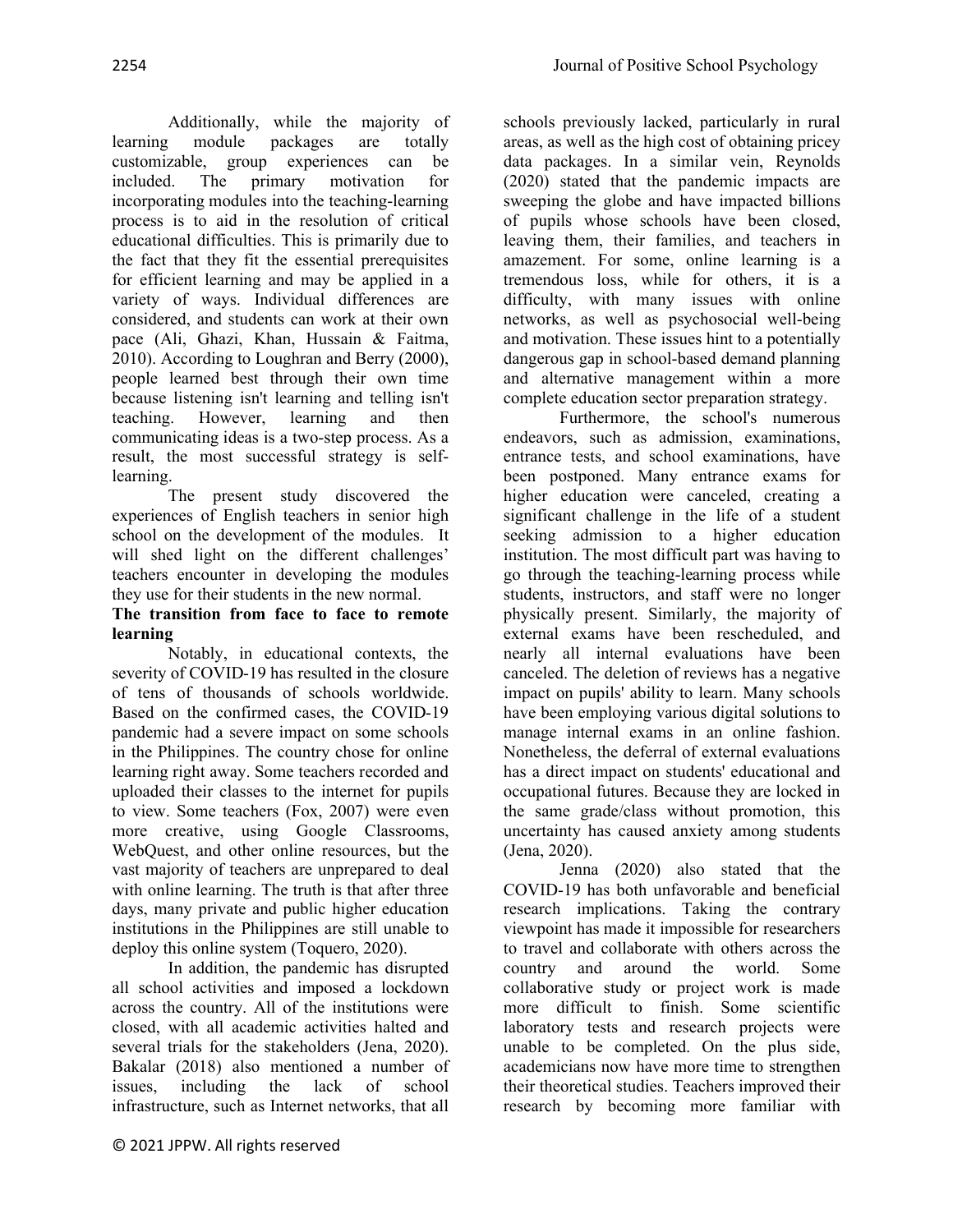focus solely on the issues that students face,

technology methods. Webinars and econferences have become common ways for students and teachers all around the world to share their expertise on similar themes.

The current study will showcase the lived experiences of teachers in the development of their module. Likewise, it will reveal their transition from traditional face-to-face classes to remoter or distance learning.

## **Experiences of Teachers in the Pandemic**

Many instructors were forced to stop teaching because to the COVID-19 pandemic, creating chances to restructure education, teacher education, and educational institutions (Flores 2020). Traditional pedagogical tools such as the Smartboard and PowerPoint are well-known and widely used, but using technology-supported education for pedagogical purposes is a whole new level (Romeo, Lloyd, and Downes, 2012).

Furthermore, due to the unique circumstances of the pandemic, the characteristics of traditional teacher professional development programs are not appropriate. As a result, in this rare pandemic condition, the entitlement to universal training to apply technology in education (Amhag, Hellström, and Stigmar, 2019) might be rejected. Even though most schools, digital learning venues, and support systems were not fully prepared, pandemic teachers were required to begin teaching as soon as possible. They place a heavy burden on instructors, who may lack the socialemotional skills to deal with such situations (Hadar et al., 2020).

Moreover, distance learning differs from traditional learning in that it requires professors to deviate their pedagogy from traditional pedagogy in Higher Education to the online mechanism. Many teachers found adapting technology for online instruction in a short amount of time to be a considerable problem. They were also compelled to complete the tests online, which added to their difficulties (Joshi, Vinay & Bhaskar, 2020). Teachers have had a bad time teaching online lessons during the lockdown, according to Punit (2020).

Many scholars have recently done studies to address the challenges associated with online teaching and learning during the pandemic. Nonetheless, the majority of studies

ignoring the issues that teachers face. Only a few scholars have discussed the difficulties that teachers face when teaching and learning online (Joshi, Vinay & Bhaskar, 2020). For example, a study conducted by Gratz and Looney (2020) looked into teachers' readiness to teach online and their struggle to adapt, and found that teachers said they lacked the skills to do so, lacked the time to prepare for an online course, and the subject they were teaching did not lend itself to online teaching. Internet connectivity issues, insufficient

training, inadequate knowledge, demotivated, lack of personal touch, and lack of engagement are just a few of the issues teachers experience in the online teaching-learning process. According to Arora and Srinivasan (2020). Furthermore, during the COVID-19 pandemic, Kaup et al. (2020) identified obstacles relating to technology, training, and student dedication in meeting school standards. Teachers lack the necessary infrastructure, such as well-organized laptops, internet access, and microphones, to effectively communicate education. Many teachers reported connectivity challenges, system failures, and bandwidth concerns during piloting online sessions, and they were unable to remedy the issues due to a lack of technical help. Asad Srivastava & Verma (2020) agreed, pointing out that many schools lacked educated teachers who could operate haphazardly through online channels and would struggle to accept the change. Without clear standards and directions, the schools asked their professors to conduct classes from their homes. They expected seasoned teachers who aren't technically savvy to teach online (Sharma, 2020). Teachers in distance education likewise struggled to deal with their students. In numerous windows, students routinely cause disruption by playing online games, eating, listening to music, making loud noises, and writing insulting remarks using spam accounts. Furthermore, the teachers described teaching in the house as a draining and demotivating experience (Punit, 2020).

#### **Flexible Learning Modalities**

Flexible learning is a set of fundamental educational theories and practices aiming at providing students with greater flexibility, accessibility, and personalization (Shurville et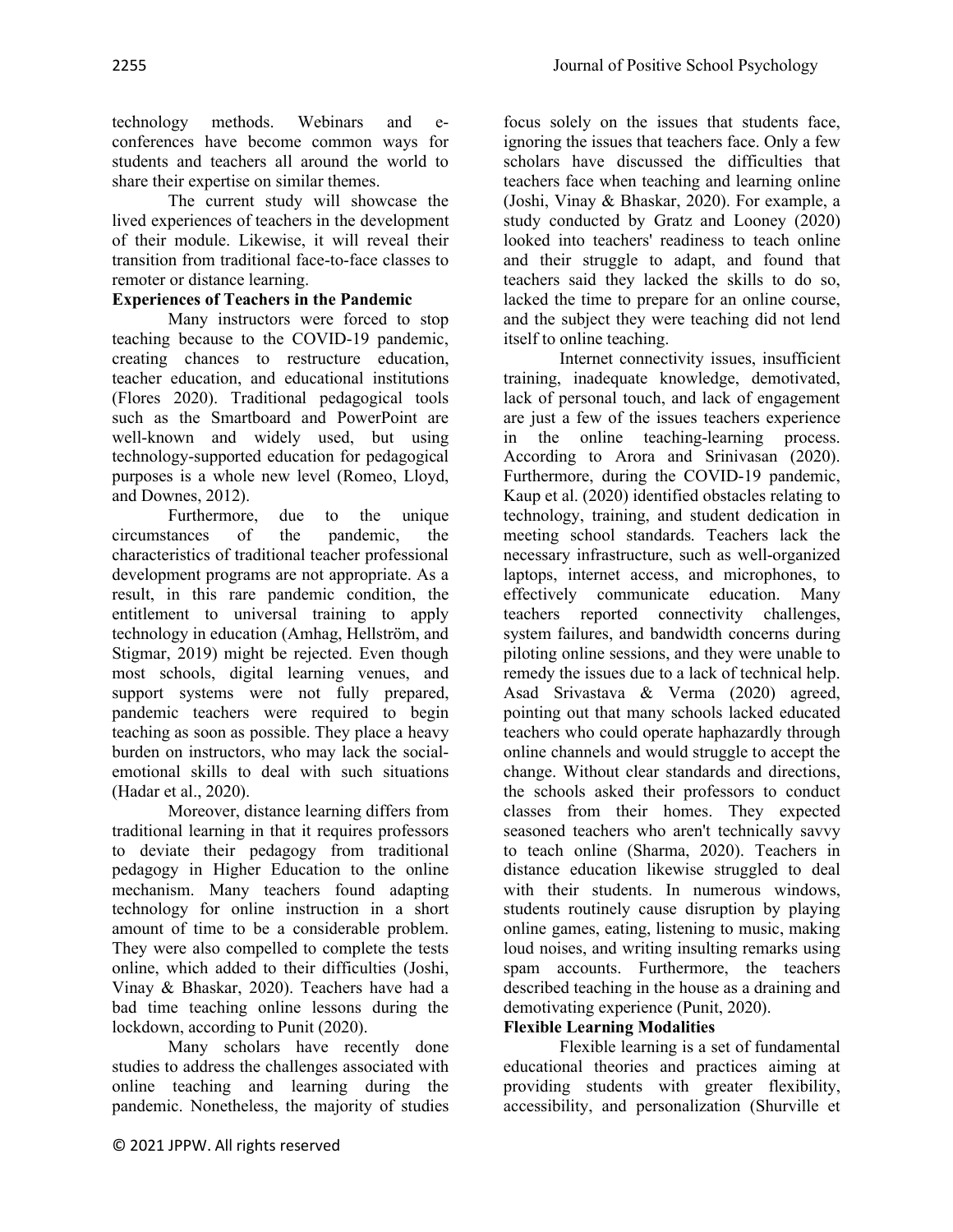al., 2008). Students can select where, when, and how they learn with flexible learning. Flexible learning approaches are typically created using a variety of teaching and learning theories, beliefs, and approaches to allow students to acquire knowledge and expertise, contribute thoughts and opinions, and engage with other learners and mentors, according to Joan (2013). This can be done through internet-based tools like Virtual Learning Environments or Learning Management Systems, discussion boards, or chat rooms, or by using a "blended" method that combines electronic and remote content with "face-to-face" classroom tutorials and lectures.

Flexible learning appears to be the most suited teaching method at the height of COVID-19. Flexible learning allows learners more freedom over where, when, and how they learn, while requiring internet-based resources such as a virtual learning environment and learning management systems. In other words, it is becoming increasingly free of study place, time, and pace constraints. Furthermore, unlike fully online learning, the majority of flexible learning's learning and teaching duties are not accomplished online. The advantage of an adaptive learning environment is that it does not require both the teacher and the students to be present at the same time, making it a viable option for providing lessons during COVID-19. Amid this context, despite the issues that it entails, the university administration has advocated flexible learning as an alternative instructional paradigm in the current educational crisis (Cortes,2020).

In traditional classrooms nowadays, various distant technologies are frequently used (Dillon & Grene, 2003). We need to support learners' learning processes both on and off campus, as Hurst (2001) described, by combining diverse tools and methodologies. It's critical to give students the academic help they need, to create varied learning circumstances and experiences that suit their learning styles, and to provide social engagement through the techniques they choose. Many distant learning systems deliver lecture notes and materials in one format and attempt to establish social engagement through media such as chat, forum, voice, and video conference. Because many of today's distance learners are digital immigrants,

they are unfamiliar with such platforms and consequently refuse to use them. Furthermore, cultural differences make these systems less usable. Furthermore, technological and pedagogical advancements are insufficient to enable traditional distant education delivery systems to meet the needs of the next generation of learners.

# **DepEd Memorandum**

COVID-19 has triggered a global epidemic, requiring the Department of Education to think outside the box to provide high-quality, meaningful, and appropriate education. DepEd created the BE-LCP, also known as the Basic Education Learning Continuity Plan, as an approach to this issue, to guarantee that learning opportunities are successfully provided to our students through a variety of channels. In this regard, the Department's Regional and Schools Division Offices are tasked with developing, producing, and disseminating learning resources in accordance with its purpose. In addition, the Policy Guidelines for the Provision of Learning Resources in the Implementation of the Basic Education Learning Continuity Plan are stated in the DepEd Order no. 18, s. 2020. The Department of Education will be able to offer instructional materials as a result of this policy. It also creates strategies for the distribution, utilization, and liquidation of funds used to print and distribute self-study modules and other educational products. (Dep Ed, 2020).

Flexible learning and materials issuances were also issued under Dep Ed Order No. (DO) 21, s. 2019, or the Policy Guidelines on the K to 12 Basic Education Program. It creates Flexible Learning Options (FLOs), that are different delivery modes and educational resources that address the needs, circumstances, and diversity of the students (Dep Ed, 2020). Furthermore, as part of the BE-LCP implementation for School Year 2020-2021, this policy establishes standards that will allow the Department of Education to provide learning resources. It also outlines standards for the release, use, and disposal of support funds used to print and distribute self-study modules and other educational materials (Dep Ed, 2020).

All the literature and studies have presented the gaps that warrant the undertaking of this study. There is still no study piloted that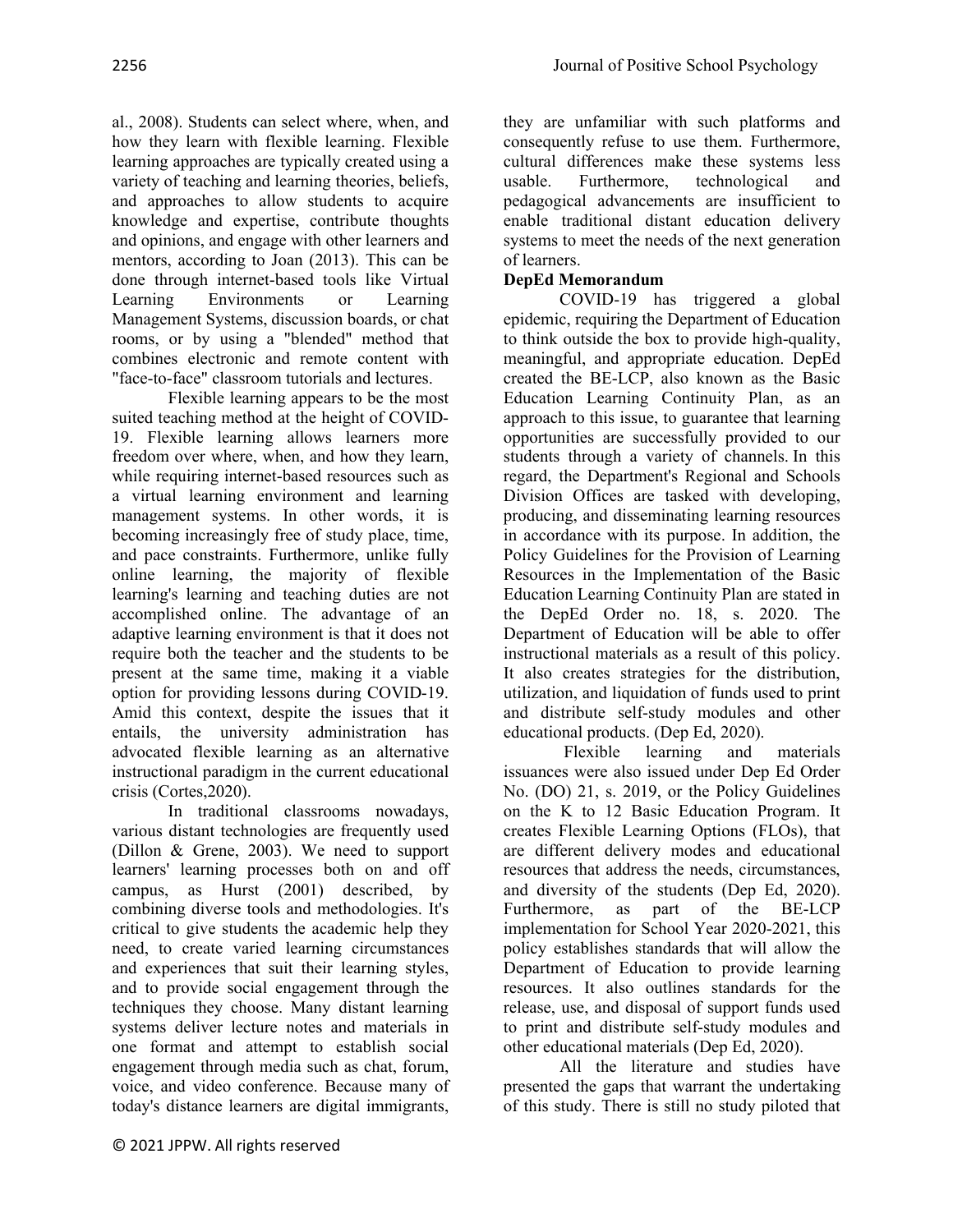specifically explores the experiences of English teachers in developing modules during the COVID-19 pandemic.

# **2. Methods and Materials**

The study utilized the phenomenological approach, precisely the hermeneutic phenomenological inquiry method. The study explored the lived experiences of English teachers in the senior high school that served as module writers in the COVID-19 pandemic. The study was conducted in the Division of Cebu City, and there are approximately two hundred (200) Senior High School module writers. There are approximately forty (40) module writers in the English Department for the core subjects, applied subjects, and specialized subjects.The seven (7) Senior High School English instructors that were assigned to develop Self-Learning Modules (SLM's) in response to the interruption of traditional classes because of the COVID-19 pandemic participated as the informants of this study.

The researcher evaluated the data using the Colaizzi method. The seven-stage approach developed by Colaizzi (1978) assures a thorough investigation, with each phase remaining true to the facts. The final product is a concise yet thorough summary of the experiences of the Senior High School English teachers who were assigned to be module developers, which has been verified by the informants. Online interviews are used to acquire thorough firstperson descriptions of experience

# **Ethical Consideration**

The protection of human rights is imperative in this research study. Thus, the implication of the connection between the researcher and the participant of the study must be emphasized. The researcher will maintain the three essential ethical principles for using humans as a participant in a research study: First is the **Respect for Person.** The researcher respects the participant as being independent, unique, and free. Their capability to make independent judgments will be accepted and thus, they can make their own decision. In this study, the participants are given facts concerning their participation in this study within their level of understanding. Moreover, their private lives are not bothered because confidentiality will be maintained at all times. The second principle is

**Beneficence.** The current study has negated any harm that might occur to the participant. They are guaranteed that the interview will take place during their time of convenience and the place of their choosing. They will not be required to answer questions that they think are delicate or those that do not want to answer for any other reason at all. And the third **Justice.** The participant will be selected fairly based on the need of the study. All the participants will be assured that the research study is justified. The researcher follows the process of selecting participants fairly,

# **3. Results**

The study explored the journey of English Senior High School Teachers that were assigned as module writers during COVID-19 pandemic. The information acquired through interviews and observations is presented in this section. Thematic analysis was used to analyze the data obtained by the Collaizi technique after it reached saturation.

# **Theme 1: The Genesis**

The first theme of the study is the beginning of the journey of the teachers in module writing. This theme is composed of two sub-themes. The first subtheme tackles the qualifications of how they were chosen as module writers, and the second subtheme is about taking off with basic preparations.

#### **Subtheme 1.1: Assembling the Chosen Ones: Possessing the Required Attributes**

This subtheme discusses how teachers are chosen for module writing. The informants confirmed that the teachers chosen are mainly Master Teachers and they are chosen because they are knowledgeable about the content of the subjects.

*"Sa amoang department, ang module writers kay Master Teacher, ubay ubay man mi nga English teachers gud. Sakto pud kaayu nga MT ko, maong napilian jud. Aside from that, we were also chosen based on the subjects we taught so that we are already familiar with the content or the topics of the subject. I was assigned to write EAPP and Oral Comm since those were the subjects I was teaching since I became a Senior High School teacher". – Informant 5 (*Because there are so many English teachers in our department, the module writers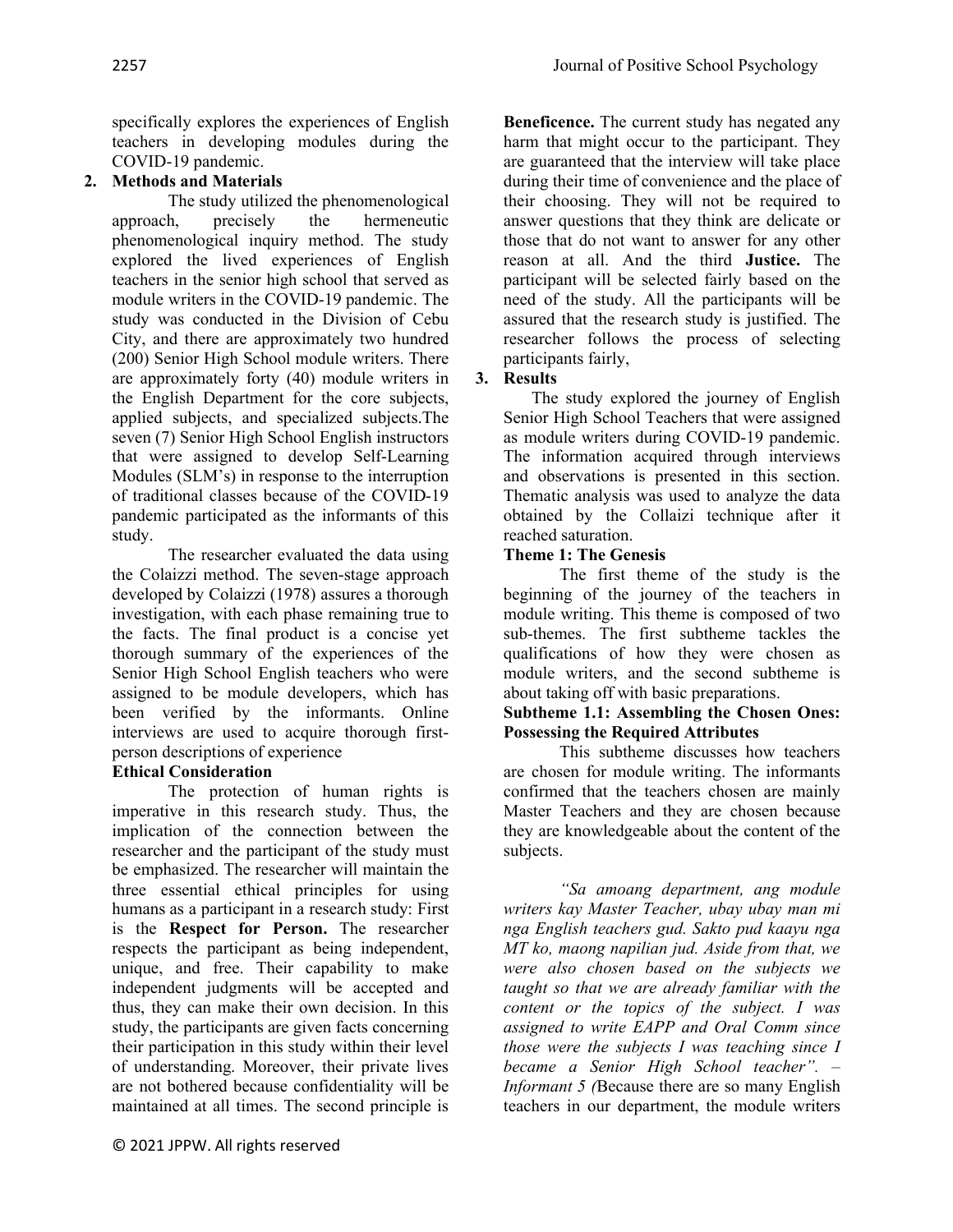were the Master Teachers. I was selected as a module writer since I am one of the MT Teachers. Aside from that, we were also chosen based on the subjects we taught so that we are already familiar with the content or the topics of the subject. I was assigned to write EAPP and Oral Comm since those were the subjects I was teaching since I became a Senior High School teacher.)

In addition, teachers were divided into groups. Each team included five teachers who worked together to create the given module. The teachers were overjoyed because they realized they were not working alone, but as part of a team, and they believed that working together would make the task easier.

*"Depending on the modules we were assigned so nag team up mi para madali ang trabaho namo." – Informant 7* (We were formed into a team so that our work as module writers will be easier.)

Likewise, apart from being a Master Teacher, a strong internet connection was also needed. During the selection, the teachers were asked if they have a strong internet connection.

*Mainly, one of the requirements to be a module writer in our school is to be a Master Teacher. Aside from that, since we were working at home at that time, you also have to have a strong internet connection. -Informant 2*

With this given task, the teachers realized further how important strong connection is. It is very necessary in collaborating with their teammates. Since there were times that they have to work from their respective homes, the best way that they can communicate is through online conference.

## **Subtheme 1.2: Taking Off with Basic Preparation**

This sub-theme signified that teachers only attended a half-day orientation on the formatting of the modules, but there were no seminars, training, or write shops on module writing.

*"Walay ingun nga trainings, we were only oriented sa formatting ug sa parts, ADM ang format. Nya gi orient pud mi about sa most* 

*essential competency nga dapat ma reflect sa module". – Informant 1* (We didn't experience any trainings, we were only oriented about the format, which was ADM, Alternative Delivery Method, and the parts. We were also oriented about the Most Essential Competencies that should be reflected on the module)

*"Sadly, wala. Wala man guy time mag prepare para seminar kay everything happened unexpectedly because of the pandemic. What happened was that we were only oriented about the format and the content of the modules. We were told that it should be student-friendly as it is a self-learning module. – Informant 3* (Sadly, no. We don't have the luxury of time for seminars as everything happened in a snap because of the pandemic)

The informants' dissatisfaction was apparent as they shared that no seminars had been planned to prepare them for the work at hand. Despite the fact that they were aware of the spread of the COVID-19 virus that had robbed them of any opportunities for a seminar, they still wished there was one.

# **Theme 2: The Acts**

This theme describes the significant process of writing the self-learning modules. This theme is categorized into three subthemes, the first is following the prescription, the second is finding the sources, and the third is putting the finesse.

# **Subtheme 2.1: Following the Prescription**

This subtheme indicates that teachers have to follow the Most Essential Learning Competencies (MELCs) mandated by the Department of Education in writing the Self Learning Modules. In general, the teachers agreed that following the competency was a task, but they have to make sure that the modules they develop follow the MELCs delegated by the Department of Education.

*"Writing the module, ma'am was really a challenge, especially katung pagsugud pa we have a competency to follow, and we make sure nga ang among na develop na module (that the module we develop) follows the competency given by DepEd. We have to read para sa reference of our modules". – Informant 1 (*Writing the module was really challenging,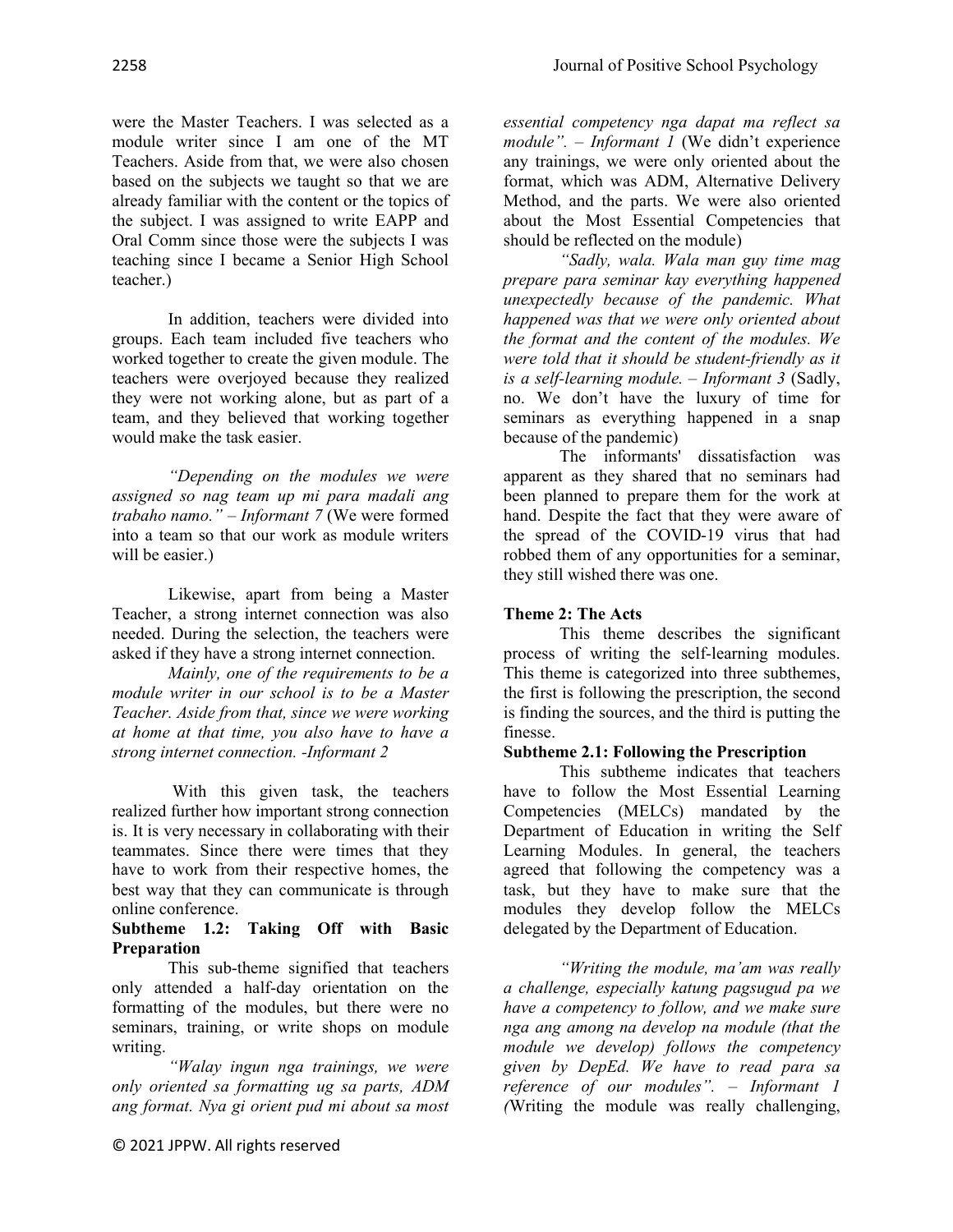especially during the initial stage. We need to follow the competencies given by DepEd and we really have to make sure that it is reflected in the modules we were creating. Aside from that, we have to look for references for our modules)

*"I especially have to adjust. Daghan oras nga igahin, daghan kayo e take into consideration, the competencies given to us by DepEd kinahanglan ma achieved, finding the references, the activities, nya editing with my co teachers sa module" – Informant 4* (I have to adjust. I need to set aside enough time, and I need to think about a lot of things. We must achieve the DepEd-assigned competencies. To do so, we'll need to find references, include them into our activities, and then edit the module with my co-teachers)

The informants aired their sentiments on the challenges they encountered throughout the module writing process. One of which was the compliance of the DepEd-given competencies. MELCs are the writers' guides, but at some point, it became a burden to them. They had to consider how to incorporate all the competencies into their activities. There were a lot of competencies to be met, but they were only given a month to prepare a module, as they have to prepare one per quarter. Although there were 3-4 writers in a team, it was still a challenge for them because of the time constraint.

# **Subtheme 2.2: Struggling with Sources**

This subtheme explains that teachers have to find the references to be used as materials in developing the modules. Overall, the teachers established that they have years of experience in teaching. However, finding a reliable source for references to be used in developing modules during the pandemic is still a tedious chore.

*"References, hmmm, was also part of the task. We have to make sure to find reliable sources for making our module. Although I've been teaching this subject for a while already, looking for references is still a task". - Informant 2*

*"I sometimes have problems with my internet connection kay may pagka bukid naman amo place nya work from home mi that time, mao na sometimes, looking for the references is* 

*a struggle. When I don't have strong connection, so I don't have a reference, as a result, malangan kos akong paghimu sa module". – Informant 7 (*Because we live on the outskirts of a mountainous area, I occasionally have trouble connecting to the internet. We were working from home at that time, so when I needed to look for references and had a slow internet connection, it would severely slow down my module-making process)

The authors found it difficult to obtain online references for their assigned modules. Despite the vast amount of references available on the internet, writers experienced difficulty finding reliable information. In addition, poor internet connection fueled this problem. The exasperation in the informants' voices as they recalled their struggle with how poor internet connection delayed their task was evident.

# **Subtheme 2.3: Putting the Finesse**

This theme signified that after writing, the module is submitted. The development module will then undergo a series of scrutiny and editing from the members of the quality assurance composed of coordinators, principals, and supervisors.

*"We still have to submit it to our coordinator then to our principal, then they will submit it to our supervisor. This is for the Quality Assurance". – Informant 2*

*"Next step was about the quality assurance. We want to give our students quality education despite the pandemic so we have to make sure that our modules were proofread properly". - Informant 4* 

The faces of the participants revealed a range of emotions. There was a hint of worry, as they were afraid of their work being evaluated and, if it would end up with revisions. Whether major or minor, the corrections are to be made within a week after the suggestions were given. Their dedication, on the other hand, was visible as they believe that proofreading is necessary to ensure that even without them, their students will be guided and equipped with the necessary information needed to face tertiary education through the help of self-learning modules.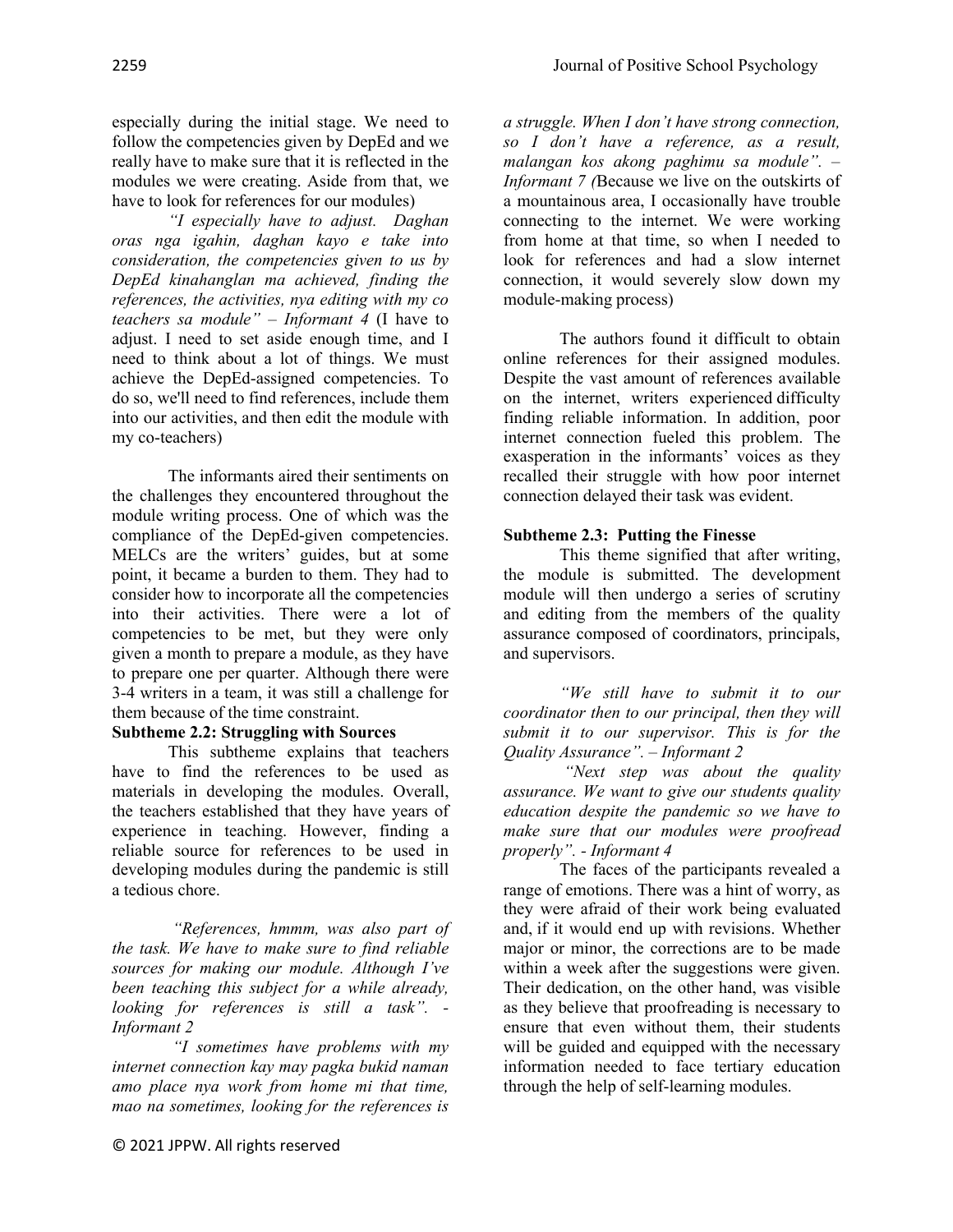# **Theme 3: Fruits of Labor**

The third theme of the study is Fruits of Labor, this is about the benefits given to teachers who participated in the writing or the development of modules. This theme is categorized into two subthemes namely; reaping a certificate and giving credence.

# **Subtheme 3.1: Reaping a Certificate**

This subtheme is about the certificates of recognition given to teachers who were involved in the development of the module.

*"We are also given certificate of recognition. Nya at least naa puy allowance from the city government nga 100 per day." - Informant 1* (Also, we were given at least 100 pesos worth of allowance from the city government).

*"I'm very honored to be recognized and was awarded with a certificate". – Informant 3*

Overall, the teachers were ecstatic to receive a certificate of appreciation for their contributions to the module's development. They were gratified by the appreciation they received after developing a self-learning module for each of the four grading quarters. Although there were times when the release of modules was delayed because they still had to work on some suggestions for improvement, they were still glad that their efforts were recognized. A certificate may not equate to their months of effort, but the simple recognition still gave them enormous joy.

# **Subtheme 3.2: Giving Credence**

This subtheme implied that the teacher was given service credits for their partaking in the development of modules. Overall, the teachers are happy because the service credits will be used to spend time with their families.

*"We were given also service credit and for me, it is very helpful since I have children". – Informant 3*

*"Yes, although, it's not really something big, but I still am grateful for it. We were given a certificate of recognition and then service credit". - Informant 5*

In the study, teachers were given service credits because of their service as module writers. Gratitude was written all over their faces as they recall the benefits they received for taking the work of a module writer.

The selection process wherein teachers

**4. Discussion**

who are ranked as Master Teachers are chosen to partake in developing the modules. Laude, Ralar and Arcenal (2016) described that Master Teachers as self-directed learners who aim to increase their own knowledge in order to provide good instructions to their students and peers. A Master Teacher's main responsibility is to provide high-quality instructional competency to their pupils as well as professional development for career teachers. They are regarded as the "creme de la creme" of the teaching profession, and their methods of instruction will differ from those of non-master teachers (Ibrahim, Aziz & Nambiar, 2013).

The study revealed teachers only attended orientation on the formatting of modules. There was no teacher training conducted on module development. Peklaj (2015), described that teacher competency is a factor that impacts students learning. In his study, it showed that teachers' competencies are vital for promoting cognitive, motivational, and social processes. The development of these processes would eventually lead to students' achievement. Furthermore, according to Francisco and Nuqui (2020), teachers stay watchful and have begun attending seminars and training to prepare for the new normal education. Also, Pollard and Tomlin (2001) noted that expert teachers identified teacher preparation and training as the greatest need, according to Pollard and Tomlin (2001). They beg for this to serve as a wake-up call.

Another finding of the study is the process of producing the module since in writing them, the teachers must follow the Department of Education's Most Essential Learning Competencies (MELCs). To counteract the impact of COVID-19 in the Philippines, the Department of Education (DepEd) reiterates its commitment to providing high-quality education in line with the "Sulong Edukalidad" framework (Pascua, 2020). The release of the Most Essential Learning Competencies is more than just a reaction to the present pandemic's issues. As we anticipate obstacles in learning delivery, it will also allow the Department to focus instruction on the most fundamental and crucial competencies that our learners must acquire. It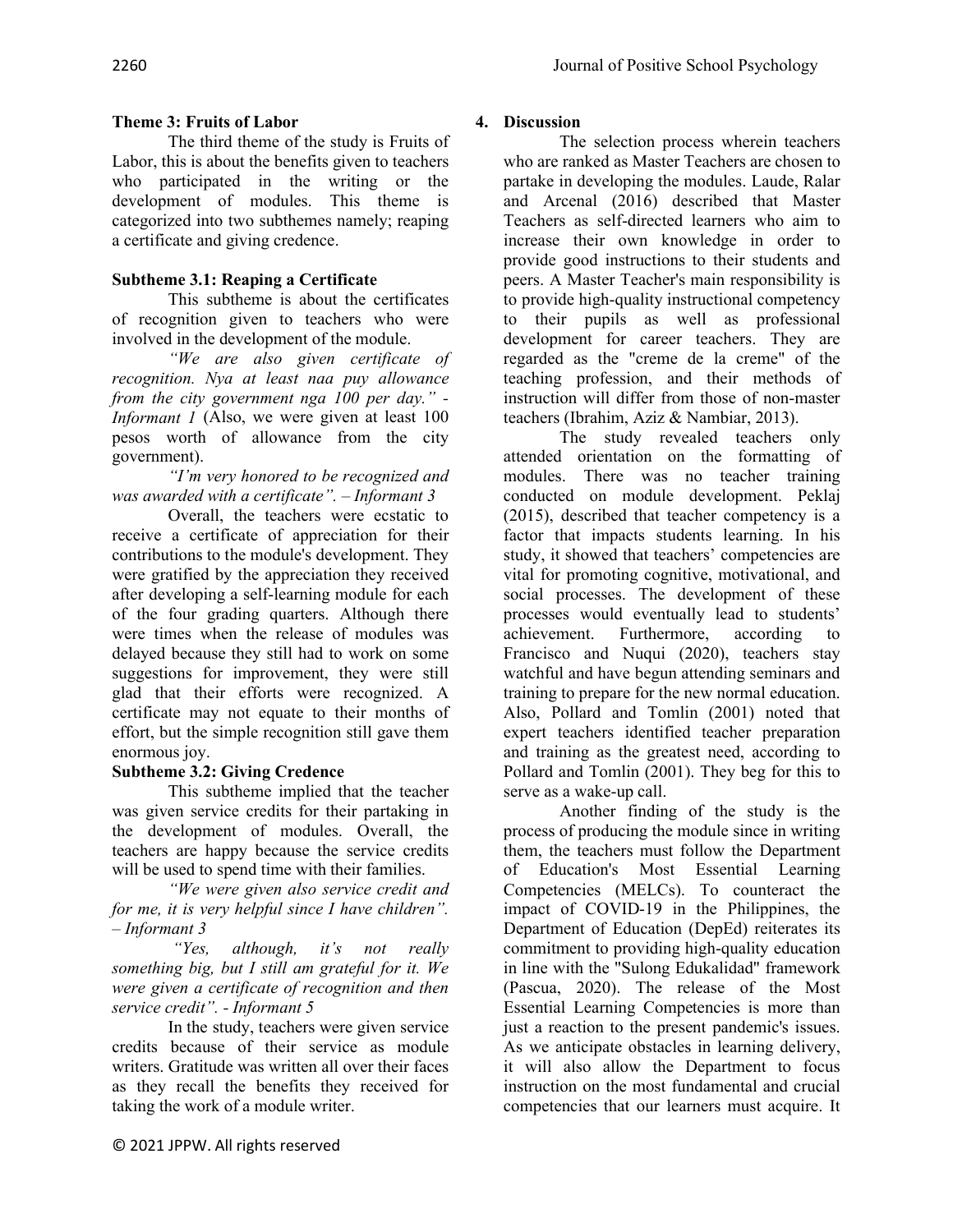will also make the task of turning classroombased learning resources into distance-learningfriendly learning resources easier (Department of Education, 2020). Additionally, after each quarter, course requirements are given to ensure that the targeted learning outcomes are met. Likewise, finding references to employ in the creation of modules, takes time according to the module writers. In modular courses, learning objects are more closely linked to a comprehensive approach to learning, which often incorporates a problem-oriented approach (Tseng, Su, Hwang, Hwang, Tsai, & Tsai, 2008).

Moreover, the study revealed quality assurance in the writing process of the modules. Before being distributed, learning materials generated for use by students in public schools are subjected to quality assurance, according to the Department of Education (DepEd, 2020).

Likewise, Pulukadang (2020) explained that there are three primary stages to the module preparation process. First is to determine relevant learning methodologies and learning media. At this stage, it's critical to consider the many aspects of the competencies to be learned, as well as the characteristics of the students and the context and circumstance in which the module will be used. Produce or realize physical modules as a second step. Learning objectives, necessary learners' requirements, substance or learning material, kinds of learning activities, and supporting components are among the module's component contents. Develop assessment tools as a third step. In this instance, it's critical to ensure that all components of competency (knowledge, abilities, and related attitudes) can be evaluated using predetermined criteria.

An important component for remote learning, according to Thompson et al. (2004), is to guarantee that the courses suit the demands of the customer by improving the quality of instructional materials. Mugridge (2006) contends that distant learning courses should strive to incorporate educational processes that enable active learning into learning materials in order to provide a rich learning environment for students. It is thought that the interpretation and communication of the modules to the end-users, in this case, students, is critical to the effectiveness of teaching and learning. Likewise,

it is critical to guarantee that course delivery is of the greatest possible quality, particularly in the case of distance learning, when students rely heavily on the modules provided to them for study reasons. Unlike traditional face-to-face instruction, these modules are more available for public review (Melton, 2002).

Furthermore, the study yielded benefits given to the teachers after finishing writing the modules. One of the possible benefits of recognizing and rewarding exceptional teaching in school is the retention of outstanding teachers. Undeniably, according to Kalis and Kirschenbaum (2008), teaching prizes do improve retention and morale. Similarly, as teaching awards are intended to stimulate and incentivize teachers to achieve greatness, monitoring the impact of prizes is critical. Teaching awards can help teachers advance in their careers (Seppala & Smith, 2019), influencing their pay development. Similarly, Smith et al. (2017) discovered that the award acts as a significant external indicator of teacher validation.

In the study, teachers were given service credits because of their service as module writers. Gratitude was written all over their faces as they recall the benefits they received for taking the work of a module writer. Furthermore, the Department of Education (DepEd, 2020) respects our teachers' significant contributions, particularly during the pandemic, and is committed to providing them with the entire range of benefits provided by the laws and rules.

# **5. Conclusion**

This study sheds some light with regards to the experience of the module writers of the English subjects in senior high school. It is inferred that no matter how expert a teacher is, being designated as a module writer is an utterly challenging responsibility.

The journey was characterized by a challenging take-off. Although the chosen module writers were the best in their teaching field, they were master teachers with years of teaching experience that worked as a team. Still, they were caught off guard by the challenges brought by being a module writer. They began with less preparation, having only an orientation on the module's content and format. They were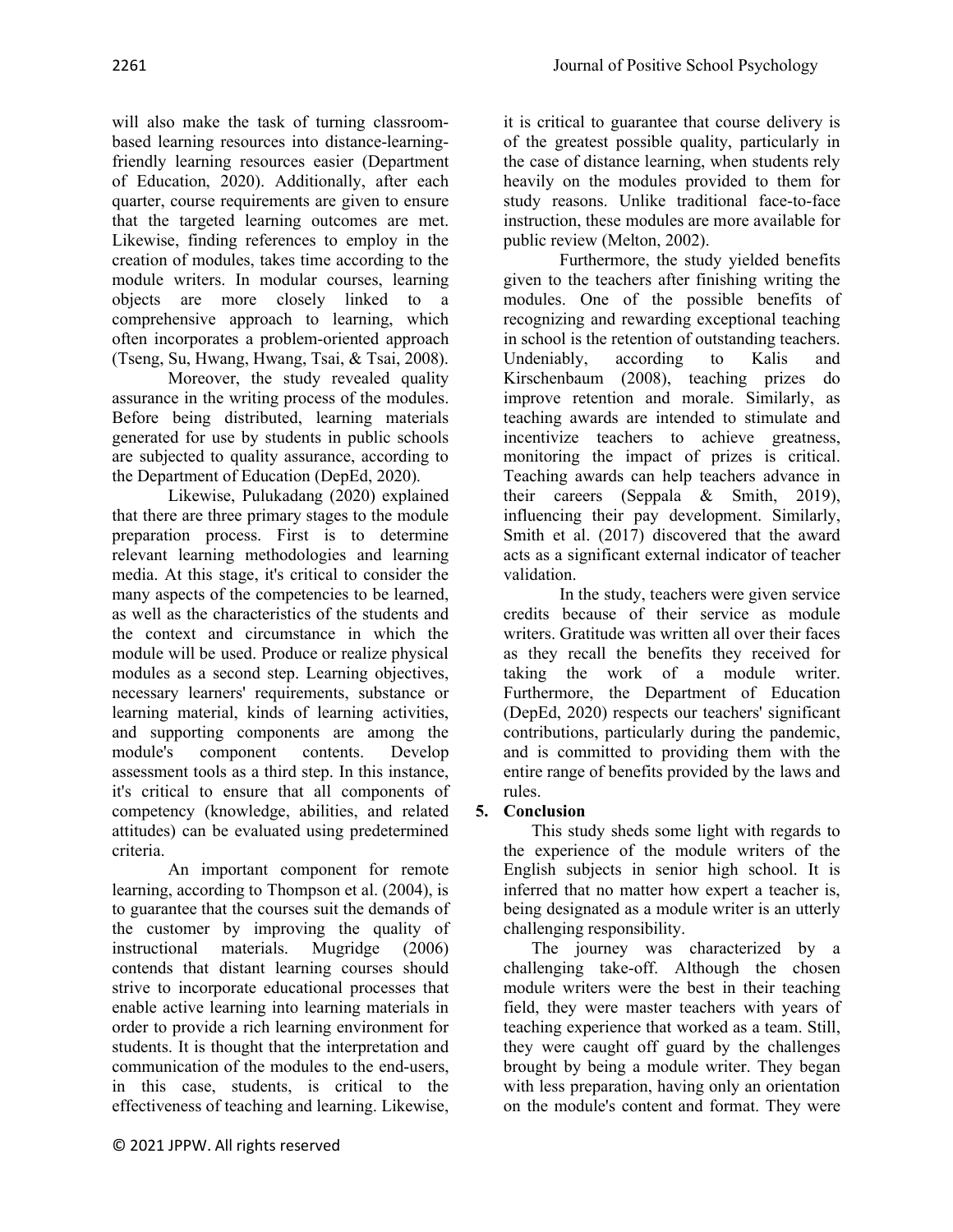both unhappy and concerned that they would be embarking on a new adventure with less abilities and that they would be unable to achieve the work at hand. The less preparation brought challenges to the writers. The overwhelming number of MELCs per quarter and the lack of reliable online sources affected their module writing process. The unintended lapses eventually resulted to revisions from the Quality Assurance which takes so much from the module writers' time. Nevertheless, through the collaboration and the dedication of the members of the team, they were able to overcome these challenges.

At the end of this journey, they were nevertheless victorious since they were able to complete their task despite their lack of preparation and the difficulties they encountered when they were still developing a module. Given the small reward of a certificate and a service credit for their efforts, the educators' commitment is unwavering. The journey of these educators exemplifies how committed educators may be to providing high-quality education even in perilous situations.

# **6. Reference**

- 1. Ali, R., Ghazi, S. R., Khan, M. S., Hussain, S., & Faitma, Z. T. (2010). Effectiveness of modular teaching in biology at secondary level. Asian Social Science, 6(9), 49. doi.org/10.1007/s41403-020-00166-y
- 2. Amhag, L., Hellström, L., & Stigmar, M. (2019). Teacher Educators' Use of Digital Tools and Needs for Digital Competence in Higher Education. Journal of Digital Learning in Teacher Education, 35(4), 203-220. doi.org/10.1080/21532974.2019.1646169
- 3. Ancheta, R., & Ancheta, H. (2020). The new normal in education: A challenge to the private basic education institutions in the Philippines. *International Journal of Educational Management and Development Studies*, *1*(1).
- 4. Arora, A. K., & Srinivasan, R. (2020). Impact of Pandemic COVID-19 on the Teaching-Learning Process: A Study of Higher Education Teachers. Prabandhan: Indian Journal of Management, 13(4), 43-56. doi.org/10.17010/pijom/2020/v13i4/151825
- 5. Asad, A., Srivastava, S., & Verma, M. K. (2020). Evolution of COVID-19 Pandemic in India. Transactions of the Indian National Academy of Engineering, 5(4), 711-718. doi.org/ 10.1007/s41403-020-00166-y
- 6. Bakalar, B. (2019). Book Review: Justice on both sides: Transforming Education through restorative justice. American Journal of Qualitative Research, 2(2), 145-149.
- 7. Barrot, J. S. (2018). Facebook as a learning environment for language teaching and learning: A critical analysis of the literature from 2010 to 2017. Journal of Computer Assisted Learning, 34(6), 863-875.doi.org/10.1111/jcal.12295
- 8. Bender, L. (2020). Key Messages and Actions for COVID-19 Prevention and Control in Schools.
- 9. Berger, R. (2015). Now I see it, now I don't: Researcher's position and reflexivity in qualitative research. Qualitative research, 15(2), 219-234. doi.org/10.1177/1468794112468475
- 10. Brumfit, C. (2004). Language and higher education: Two current challenges. Arts and Humanities in Higher Education, 3(2), 163- 173.doi.org/10.1177/1474022204042685
- 11. Commission on Higher Education. (2020). Memoranda about COVID-19. https://ched.gov. ph/blog/2020/03/12/guidelines-for-theprevention- control-and-mitigation-of-thespreadof-the-2019-novel-coronavirus- acuterespiratory-disease-in-higher-educationinstitutions/
- 12. Colaizzi, P. F. (1978). Psychological research as the phenomenologist views it.
- 13. Daries, I. (1981). Instructional Technology and Media. McGraw Hill Book Company New York, USA. p. 72.
- 14. Dillon, C., & Greene, B. (2003). Learner differences in distance learning: Finding differences that matter. Handbook of distance education, 235-244.
- 15. Flores, M. A. (2020). Preparing teachers to teach in complex settings: opportunities for professional learning and development. doi.org/10.1080/02619768.2020.1771895
- 16. Fox, R. (2004). SARS epidemic: Teachers' experiences using it. In Beyond the comfort zone: Proceedings 21st ASCILITE Conference.vdoi.org/10.1.1.497.5167&rep=rep1 &type=pdf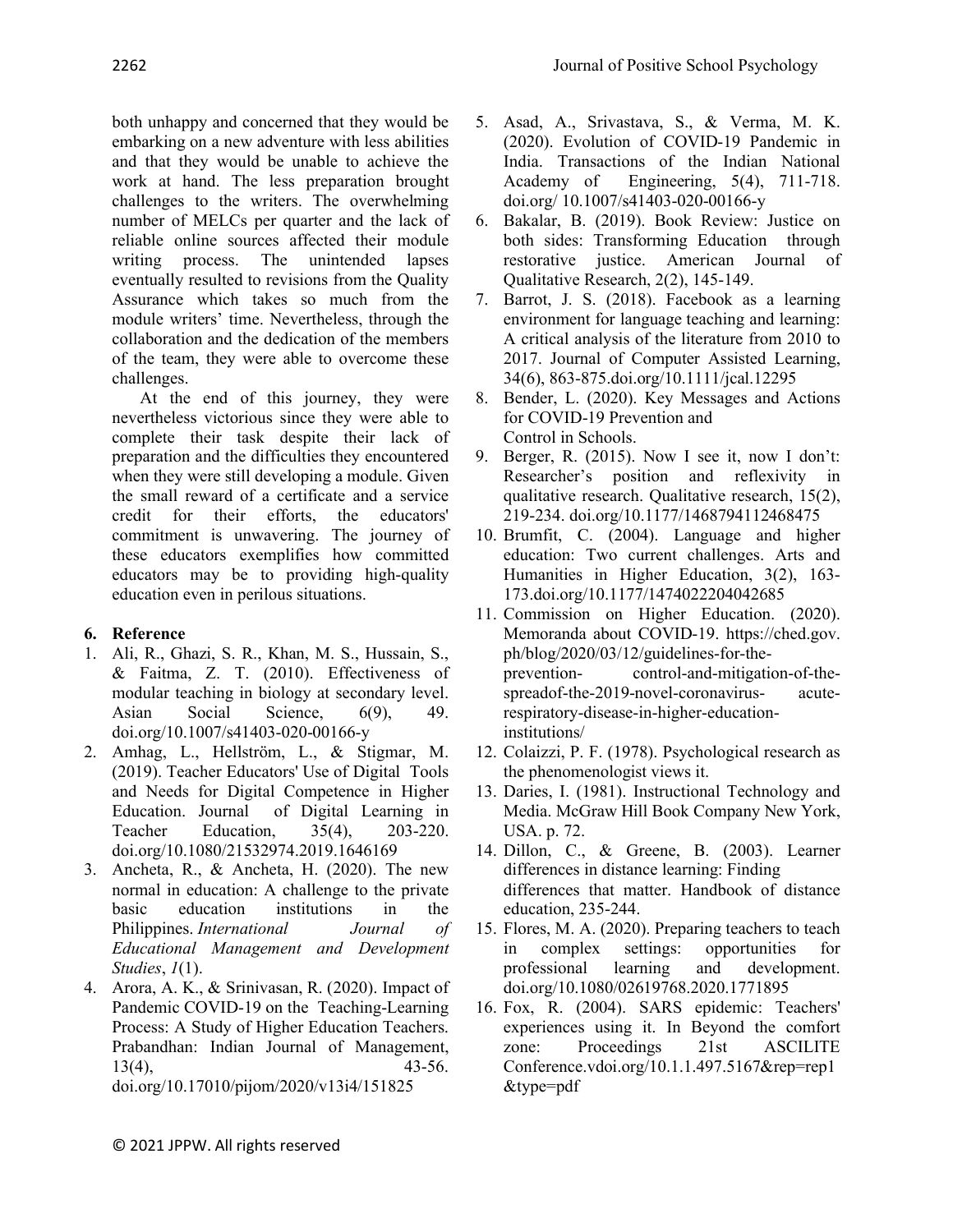- 17. Francisco, C. D., & Nuqui, A. V. (2020). Emergence of a Situational Leadership during COVID-19 Pandemic Called New Normal Leadership. *Online Submission*, *4*(10), 15-19.
- 18. Gratz, E., & Looney, L. (2020). Faculty Resistance to Change: An Examination of Motivators and Barriers to Teaching Online in Higher Education. International Journal of Online Pedagogy and Course Design (IJOPCD), 10(1), 1-14. doi.org/ 10.4018/IJOPCD.2020010101
- 19. Hadar, L. L., Ergas, O., Alpert, B., & Ariav, T. (2020). Rethinking teacher education in a VUCA world: student teachers' social-emotional competencies during the COVID-19 crisis. European Journal of Teacher Education, 43(4), 573-

586. doi.org/10.1080/02619768.2020.1807513

- 20. Hattie, J., & Anderman, E. M. (Eds.). (2013). International guide to student achievement. Routledge.
- 21. Hurst, F. (2001). The death of distance learning? Educause Quarterly, 24(3), 58- 60
- 22. Ibrahim, N., Aziz, A. H. A., & Nambiar, R. M. (2013). Expertise in the classroom: The multiple roles of master teachers in Malaysia. *Procedia-Social and Behavioral Sciences*, *89*, 657- 661.
- 23. Jena, P. K. (2020). Challenges and Opportunities created by COVID-19 for ODL: A case study of IGNOU. International Journal for Innovative Research in Multidisciplinary Field (IJIRMF), 6.
- 24. Joan, D. R. (2013). Flexible Learning as New Learning Design in Classroom Process to Promote Quality Education. Journal on School Educational Technology, 9(1), 37-42.
- 25. Joshi, A., Vinay, M., & Bhaskar, P. (2020). Impact of coronavirus pandemic on the Indian education sector: perspectives of teachers on online teaching and assessments. Interactive Technology and Smart Education.
- doi.org/10.1108/ITSE-06-2020-0087 26. Kalis, M. M., & Kirschenbaum, H. L. (2008).
- Faculty awards at US colleges and schools of pharmacy. *American journal of pharmaceutical education*, *72*(4).
- 27. Kaup, S., Jain, R., Shivalli, S., Pandey, S., & Kaup, S. (2020). Sustaining

academics during COVID-19 Pandemic: The role of online teaching-

learning. Indian Journal of Ophthalmology, 68(6), 1220.

doi.org/ 10.4103/ijo.IJO\_1241\_20

- 28. Kirkpatrick, D. (2011). The Facebook effect: The inside story of the company that is connecting the world. Simon and Schuster.
- 29. Laude, T., Ralar, T. J. T., & Arcenal, J. T. (2016). Master Teachers as Instructiona Leaders: An Exploration of School Leadership Capacity in the Division of Biliran. Doctorate Dissertation, Naval State University, Naval, Biliran Philippines.
- 30. Loughran, J., & Russell, T. (2004). Improving teacher education practice through self-study. Routledge.
- 31. Magsambol, B. (2020). FAST FACTS: DepEd's Distance Learning.
- 32. Meng, L., Hua, F., & Bian, Z. (2020). Coronavirus disease 2019 (COVID-19): emerging and future challenges for dental and oral medicine. Journal of Dental Research, 99(5), 481-487. doi.org/10.1177/0022034520914246
- 33. Melton, R. F. (2004). *Planning and Developing Open and Distance Learning: A Framework for Quality*. Routledge.
- 34. Mugridge, I. (2006). Quality Assurance in Open and Distance Education at the University of Guelph: A Case Study in Canadian Practice in Quality Assurance in a Dual-Mode Institution.
- 35. Olivo, M. G. (2021). Parents' Perception on Printed Modular Distance Learning in Canarem Elementary School: Basis for Proposed Action Plan. International Journal of Multidisciplinary: Applied Business and Education Research, 2(4), 351-364.
- 36. Pascua, A. (2020). K to 12 Most Essential Learning Competencies. Available online at www.deped.gov.ph, Date Accessed, 28 November 2021.
- 37. Pollard, R., & Tomlin, M. E. (1995). The use of expert teachers to improve education. *Education*, *116*(1), 3-9.
- 38. Peklaj, C. (2015). Teacher competencies through the prism of educational research. *Center for Educational Policy Studies Journal*, *5*(3), 183- 204.

© 2021 JPPW. All rights reserved